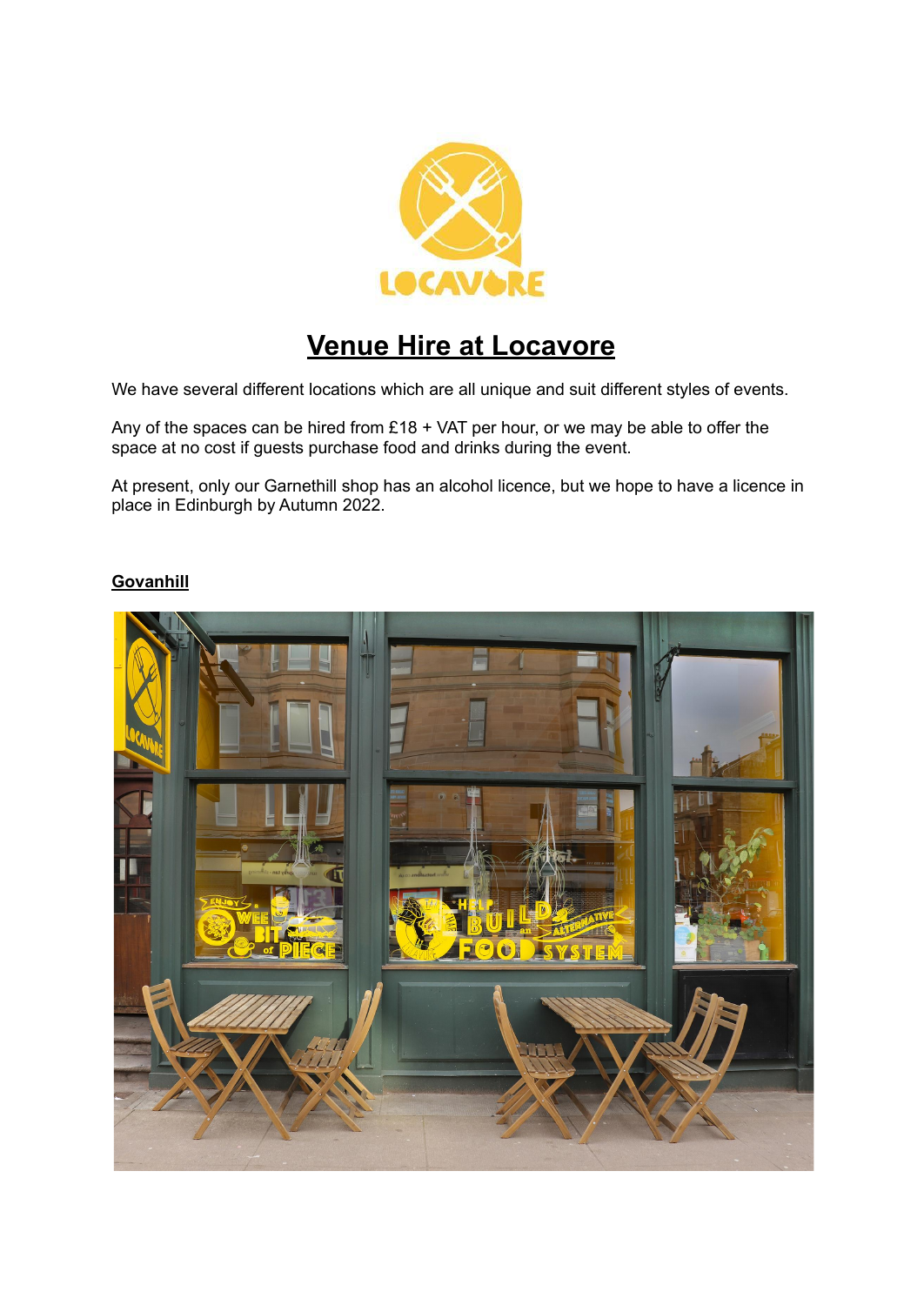Our flagship shop, situated on Victoria Road amid the buzz of Govanhill. The shop has a flexible open-plan cafe space which can be used for a variety of activities.

Regular opening hours - 8am - 8pm every day. We ask that events take place outside of shop hours.

### **Capacity**

Cafe space - up to 30 seated or 50 standing. Tables for up to 15 guests.

#### **Facilities**

- Seating and long tables in cafe space.
- Audio system for music throughout the shop.
- Coffee machine, teas, cold drinks.
- Hot and cold snacks, soup, sandwiches, salads, cakes and pastries available.

Disabled access - The shop has different levels accessible by ramp, with a wheelchair accessible toilet.

Parking - on street parking can be found on Victoria Road and surrounding streets. Disabled parking is available on Victoria Road by the Marie Curie shop.

#### **Garnethill**

One of our smaller shops, Garnethill is conveniently located close to Sauchiehall Street in the heart of the city centre. Our terrace is nestled amongst the rooftops, and provides an interesting outdoor venue for workshops, tastings or talks.

Regular opening hours - 10am - 6pm Tuesday to Saturday. We ask that events take place outside of shop hours.

## **Capacity**

Outdoor terrace - up to 30 seated or standing. Tables for up to 12 guests.

#### **Facilities**

- Seating and bistro tables on outdoor terrace.
- Audio system (indoors only, can be used for music/ambience)
- Licensed to sell and serve alcoholic drinks.
- Coffee machine, teas, cold drinks.
- Cold snacks, sandwiches, salads, cakes and pastries available.

Disabled access - shop is accessed by a long ramp from street level to shop level. The shop is all on one level, with a wheelchair accessible toilet.

Parking - on street parking is very limited. Disabled parking is available on Renfrew Street near Glasgow School of Art main building. There are several multi-story car parks on Renfrew Street and Cambridge Street.